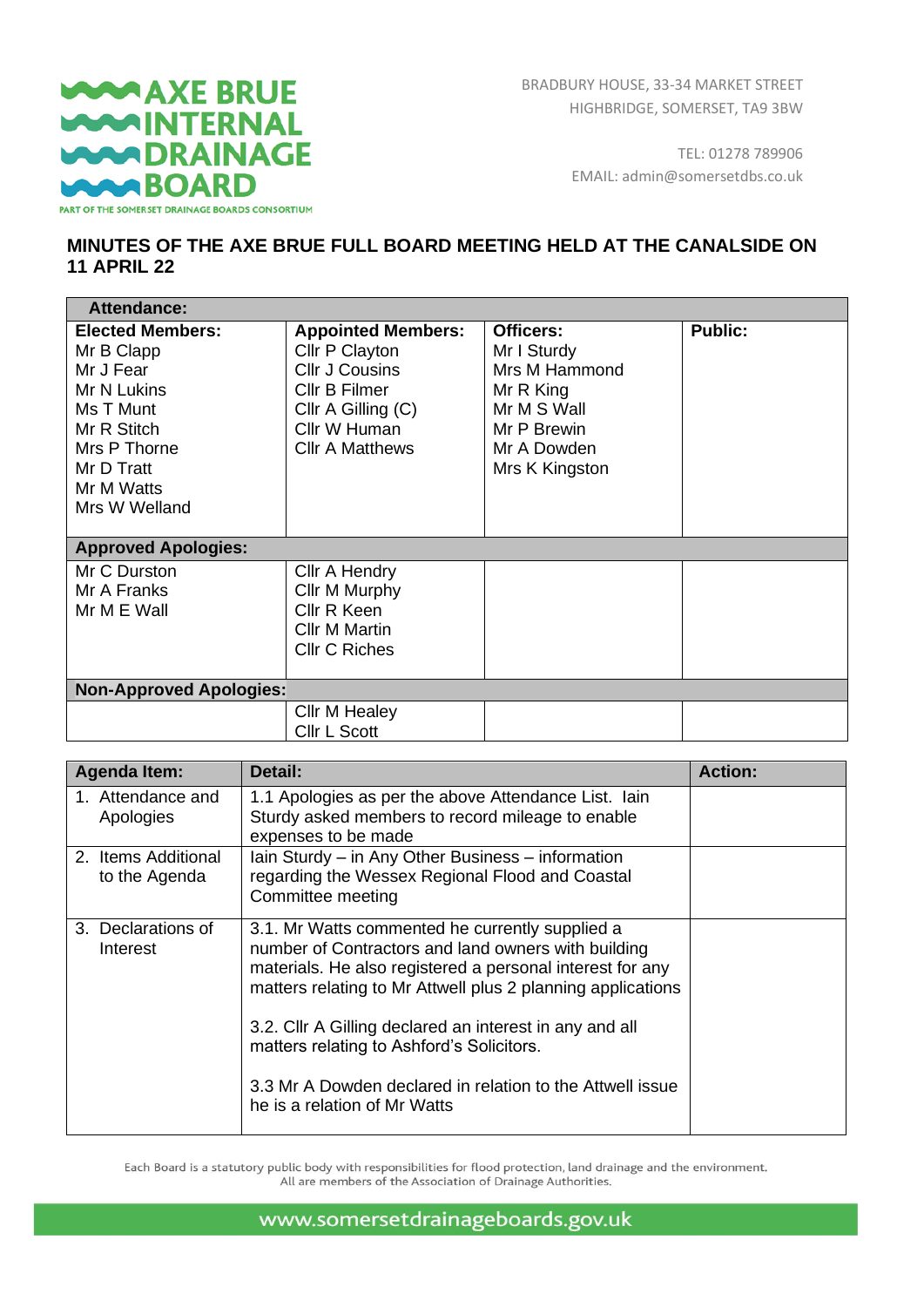|                                                                          | 3,4 Iain Sturdy mentioned he had carried out research<br>and it is not necessary to declare the same interest at<br>every meeting, declarations only need to be made if<br>there are new items that may be discussed at the<br>meeting. The record of members interest should always<br>be kept up to date.                                                                                                                                                                                                                                                                                                                                                                                                                                                                                                                                                                                                            |  |
|--------------------------------------------------------------------------|------------------------------------------------------------------------------------------------------------------------------------------------------------------------------------------------------------------------------------------------------------------------------------------------------------------------------------------------------------------------------------------------------------------------------------------------------------------------------------------------------------------------------------------------------------------------------------------------------------------------------------------------------------------------------------------------------------------------------------------------------------------------------------------------------------------------------------------------------------------------------------------------------------------------|--|
| 4. Opportunity for<br>Members of the<br>Public to address<br>the Meeting | None                                                                                                                                                                                                                                                                                                                                                                                                                                                                                                                                                                                                                                                                                                                                                                                                                                                                                                                   |  |
| 5. Approval of the<br><b>Minutes</b>                                     | 5.1 - 5 October 2021 – lain Sturdy reminded members<br>that minutes were not signed as there was an issue with<br>Carrie-Anne Morgan's agreement to edit the minutes<br>regarding the issue with the relationship between Mr<br>Adlam and Mr Rowlands. An edit has been made to the<br>attached minutes on page 3. The minutes read as<br>follows "It was agreed that the meeting would remain<br>unchanged, however Mr Watts request that CAM<br>statement that her lack of knowledge that Mr Ray Adlam<br>was related to Mr Rowlands would be recorded in these<br>minutes and this minute is amended as above to do so".<br>5.2 Tessa Munt raised a query regarding the training in<br>2.2 as it had been curtailed and due to be completed at a<br>later date and asked that the minute be amended<br>accordingly. Iain Sturdy agreed with Tessa Munt and<br>asked to agree some wording to enable the Chairman to |  |
|                                                                          | sign the minutes.<br>5.3 Martin Watts asked to change item 5 from Adlam to<br>Attwell                                                                                                                                                                                                                                                                                                                                                                                                                                                                                                                                                                                                                                                                                                                                                                                                                                  |  |
|                                                                          | 5.4 With these amendments members approved the<br>minutes to be signed by the Chairman – all in favour                                                                                                                                                                                                                                                                                                                                                                                                                                                                                                                                                                                                                                                                                                                                                                                                                 |  |
|                                                                          | 5.5 - 31 Jan 2022 - Jeff Fear page 8 item 13 Upper Brue<br>should be Upper Axe                                                                                                                                                                                                                                                                                                                                                                                                                                                                                                                                                                                                                                                                                                                                                                                                                                         |  |
|                                                                          | 5.6 Wendy Welland asked to be recorded as she was<br>delayed and attended by zoom                                                                                                                                                                                                                                                                                                                                                                                                                                                                                                                                                                                                                                                                                                                                                                                                                                      |  |
|                                                                          | 5.7 Tessa Munt asked that she be addressed as Ms<br><b>Tessa Munt</b>                                                                                                                                                                                                                                                                                                                                                                                                                                                                                                                                                                                                                                                                                                                                                                                                                                                  |  |
|                                                                          | 5.8 With these amendments members approved the<br>minutes to be signed by the Chairman                                                                                                                                                                                                                                                                                                                                                                                                                                                                                                                                                                                                                                                                                                                                                                                                                                 |  |
| 6. Matters Arising                                                       | 6.1 Martin Watts – page 2 item 4 – In response to Mr<br>Higgins address to the members – when will this be<br>carried out                                                                                                                                                                                                                                                                                                                                                                                                                                                                                                                                                                                                                                                                                                                                                                                              |  |
|                                                                          | 6.2 Iain Sturdy advised that his query has been dealt<br>with through the Freedom of Information Act and part of<br>that full and final response the board will not deal with<br>any further queries. If he wishes to take matters further<br>he needs to do this through IOC.                                                                                                                                                                                                                                                                                                                                                                                                                                                                                                                                                                                                                                         |  |
|                                                                          | 6.3 Martin Watts – page 5 item 5.8 – what happened<br>when Mr Higgins left the room? Iain Sturdy informed Mr                                                                                                                                                                                                                                                                                                                                                                                                                                                                                                                                                                                                                                                                                                                                                                                                           |  |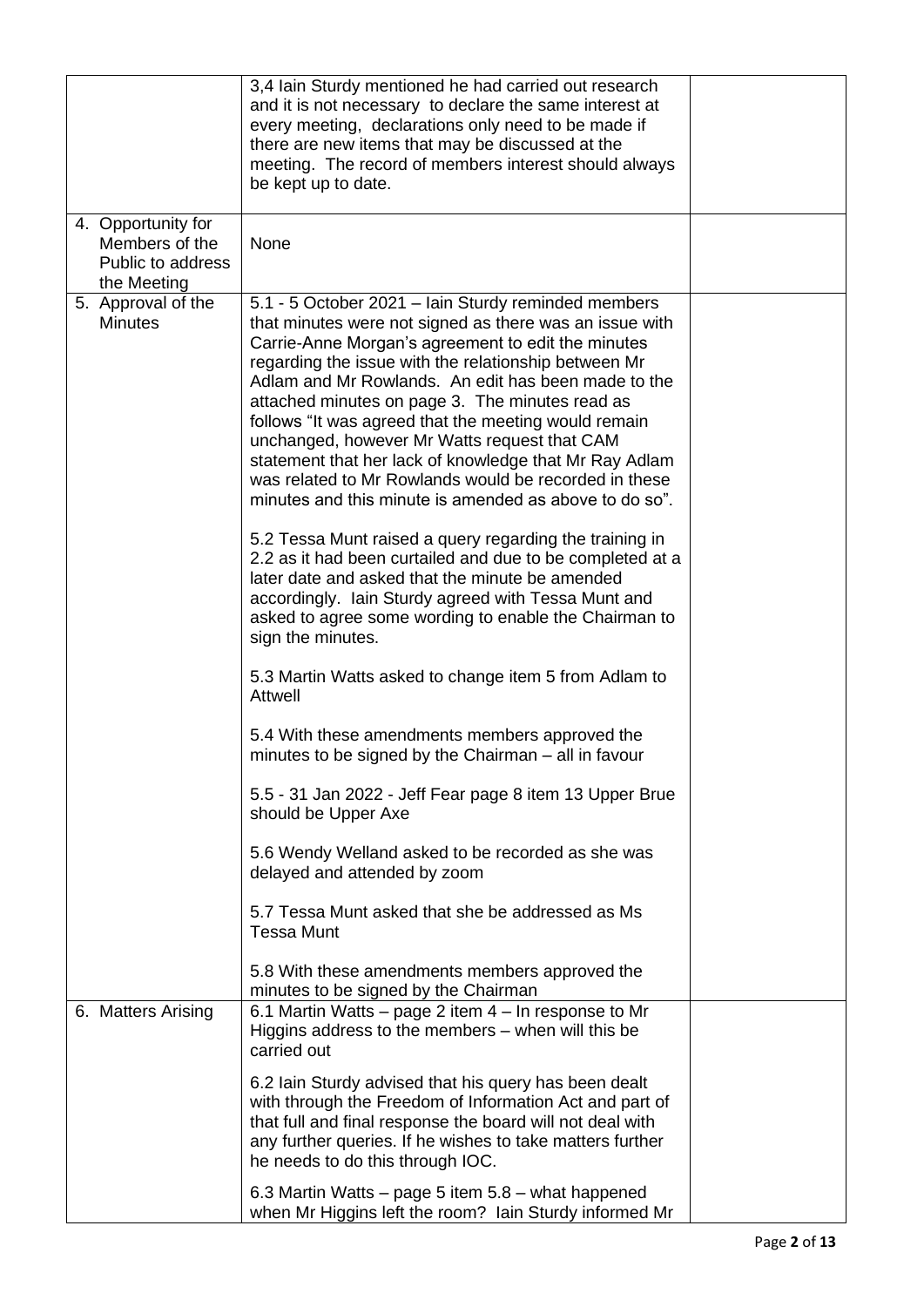| contentious issues remain unresolved in which case they<br>are kept to assist with concluding the matter in question<br>Item 5 AB/20220131-5 Sign the October minutes<br>following their update – Complete<br>Item 6 AB/20220131-6 To set up a meeting to discuss<br>Stokemoor Pumping Station - ongoing action - still<br>gathering information                                                                                                                                                                                                                                                                                                                                                                                                                                                                                                                                                                                                                                                                                                                                                                                                                                    |                                |
|-------------------------------------------------------------------------------------------------------------------------------------------------------------------------------------------------------------------------------------------------------------------------------------------------------------------------------------------------------------------------------------------------------------------------------------------------------------------------------------------------------------------------------------------------------------------------------------------------------------------------------------------------------------------------------------------------------------------------------------------------------------------------------------------------------------------------------------------------------------------------------------------------------------------------------------------------------------------------------------------------------------------------------------------------------------------------------------------------------------------------------------------------------------------------------------|--------------------------------|
| Item 4 AB/20220131-4– Board is following protocol of<br>other organisations and Drainage Boards. Recordings of<br>meetings are not routinely kept and once minutes are<br>approved the recordings are destroyed unless                                                                                                                                                                                                                                                                                                                                                                                                                                                                                                                                                                                                                                                                                                                                                                                                                                                                                                                                                              | <b>ACTION</b><br>AB/20220411-1 |
| Item 3 AB/20220131-3 - complete                                                                                                                                                                                                                                                                                                                                                                                                                                                                                                                                                                                                                                                                                                                                                                                                                                                                                                                                                                                                                                                                                                                                                     |                                |
| Item 2 AB/20220131-2 – complete – Hard copies of<br>papers will now be sent via Royal Mail. Tessa Munt<br>commented that she thought papers should be received<br>7 days prior to a meeting. Iain Sturdy replied that the<br>Standing Orders are mute on this point for the individual<br>Boards, the Consortium are explicit and say that for the<br>Consortium they should be sent out 2 weeks before.<br>Previous practice was to send out papers 14 days before<br>a meeting to enable members to read through and come<br>to the meeting fully informed and the objective is to<br>return to that position when possible. Currently the<br>notification of the meeting is sent to members and the<br>calendar of meetings is on the website. Maggie<br>Hammond added that the dates and papers are all<br>available on the website. Mr J Cousins had not received<br>any papers and asked if an order should be added to the<br>Standing Orders. Iain Sturdy replied that this is<br>something that would have to be sent to Defra for<br>signing off. Iain Sturdy will make enquiries but the Board<br>can decide to do that without having to change the<br>standing orders. |                                |
| item 1 AB/20220131-1 to investigate the letter from Mr<br>M Higgins - complete                                                                                                                                                                                                                                                                                                                                                                                                                                                                                                                                                                                                                                                                                                                                                                                                                                                                                                                                                                                                                                                                                                      |                                |
| 6.6 Table of Actions -                                                                                                                                                                                                                                                                                                                                                                                                                                                                                                                                                                                                                                                                                                                                                                                                                                                                                                                                                                                                                                                                                                                                                              |                                |
| 6.5 Martin Watts – page 8 Stoke Moor Pumping Station<br>- Iain Sturdy advised that this item will be dealt with<br>later in the meeting.                                                                                                                                                                                                                                                                                                                                                                                                                                                                                                                                                                                                                                                                                                                                                                                                                                                                                                                                                                                                                                            |                                |
| 6.4 Bob Clapp – page 5 item 5.7 – staff situation – Have<br>we lost any more staff? Iain Sturdy replied that currently<br>no more staff have left. Anthony Dowden stated that a<br>member of staff had left between the two lots of minutes.<br>lain Sturdy replied that we have not lost any effective<br>staff ie. Staff who were actually working) therefore our<br>capability has not changed and there would be an<br>update later in the meeting.                                                                                                                                                                                                                                                                                                                                                                                                                                                                                                                                                                                                                                                                                                                             |                                |
| Watts that there is a full and thorough record of the<br>discussion held in a private session and therefore not<br>open to the public as a whole. Members are entitled to<br>see the minurtes on request.                                                                                                                                                                                                                                                                                                                                                                                                                                                                                                                                                                                                                                                                                                                                                                                                                                                                                                                                                                           |                                |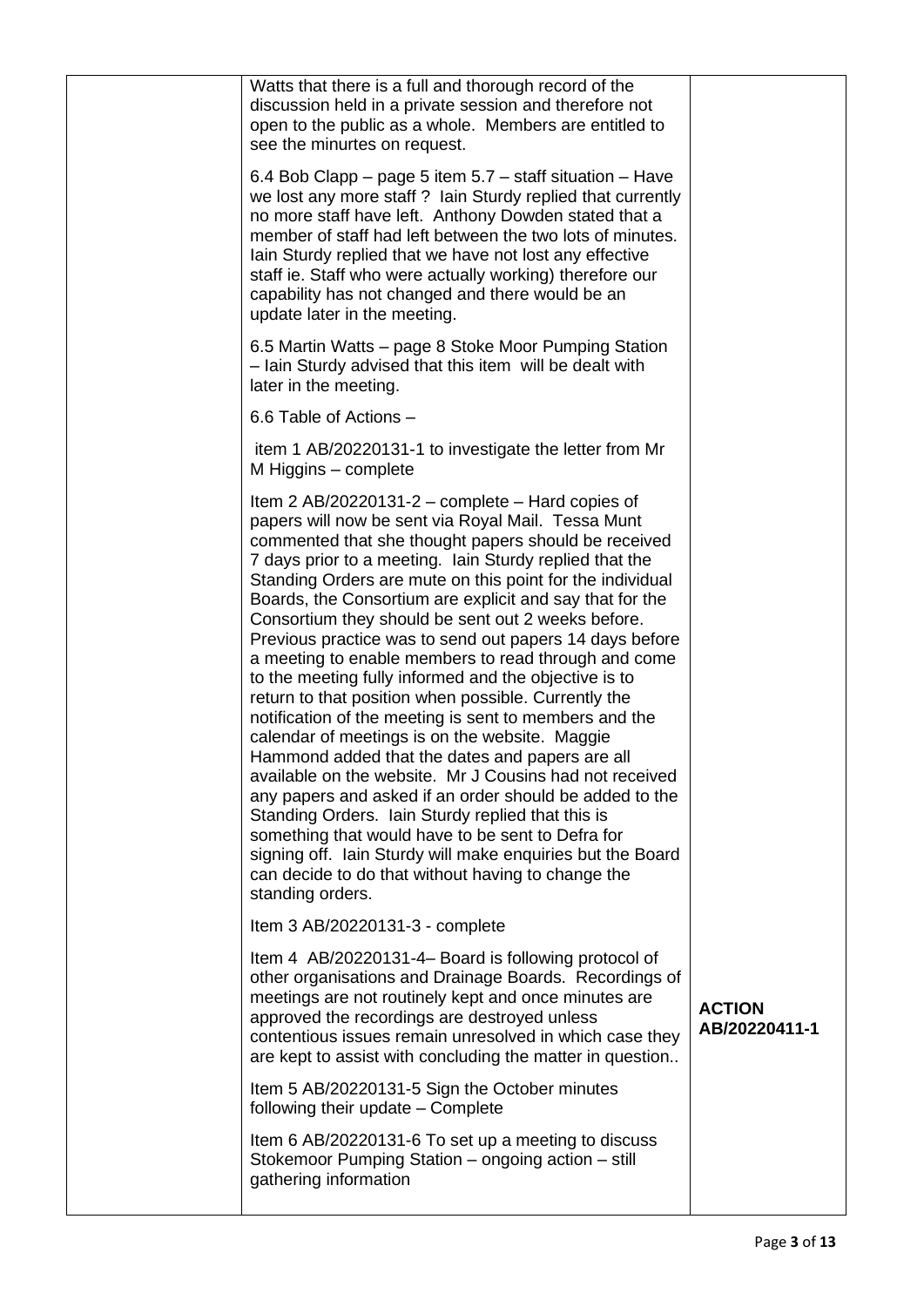|                                        | Item 7 AB/20220131-7 To set up a sub-cimmittee &<br>arrange a site visit to Harter Hill farm - Sub committee<br>has met and will bring recommendations to the board<br>later in the meeting. Pam Thorned asked for it to be<br>recorded that she did not attend the site meeting                                                                                                                                                                                                                                                                                                                                                                                                                                                                                                                                                                                                                                                                                                                                                                                       |  |
|----------------------------------------|------------------------------------------------------------------------------------------------------------------------------------------------------------------------------------------------------------------------------------------------------------------------------------------------------------------------------------------------------------------------------------------------------------------------------------------------------------------------------------------------------------------------------------------------------------------------------------------------------------------------------------------------------------------------------------------------------------------------------------------------------------------------------------------------------------------------------------------------------------------------------------------------------------------------------------------------------------------------------------------------------------------------------------------------------------------------|--|
| 7. Health & Safety                     | This item will be dealt with in the Engineers Report                                                                                                                                                                                                                                                                                                                                                                                                                                                                                                                                                                                                                                                                                                                                                                                                                                                                                                                                                                                                                   |  |
| 8. Governance &<br><b>Staff Update</b> | <b>Staff Update</b><br>8.1 Iain Sturdy showed a slide of the staff structure<br>shown at the SDBC meeting. One thing that has<br>changed - Carrie-Anne Morgan was employed as<br>Deputy Clerk acting up as Clerk which she was asked to<br>do from September. She has been absent from work<br>duties since October/December on and off and then<br>permanently since beginning of the new year. Her<br>formal resignation has now been received. As well as<br>her resignation she is also seeking through ACAS and<br>her union a case for unlawful constructive dismissal.<br>There are a lot of sensitivies around her departure and it<br>would be unwise to make too much contact at this time<br>to proctect her position and also making sure the<br>position of the Board is not compromised. Bob Clapp<br>asked if she has resigned will there be any further<br>issues? Iain Sturdy advised that this is the procedure in<br>these cases. Carrie-Anne is no longer on the payroll and<br>this allows the board to restructure where staff are<br>concerned. |  |
|                                        | 8.2 Recruitment – SDBC have appointed Chairmen and<br>vice Chairmen of the boards and Colin Passmore to deal<br>with this issue. There have been constraints recently but<br>the group has now met and agreed the following<br>approach.                                                                                                                                                                                                                                                                                                                                                                                                                                                                                                                                                                                                                                                                                                                                                                                                                               |  |
|                                        | 8.3 Bullet points 1 – 5 – lain Sturdy to act as Clerk/CEO<br>to the end of August                                                                                                                                                                                                                                                                                                                                                                                                                                                                                                                                                                                                                                                                                                                                                                                                                                                                                                                                                                                      |  |
|                                        | 8.4 Maggie Hammond to continue with Deputy Clerk<br>duties                                                                                                                                                                                                                                                                                                                                                                                                                                                                                                                                                                                                                                                                                                                                                                                                                                                                                                                                                                                                             |  |
|                                        | 8.5 Iain Sturdy acting as interim Clerk/CEO will consult<br>with sub committee to agree options for future<br>management team structure. Advertisements will go out<br>as quickly as possible. With regard to the rest of the<br>vacancies the staff structure will be worked out and look<br>to have an organsiation that is fit for purpose in terms of<br>delivering things on the ground. The aim is to be as<br>quick as possible.                                                                                                                                                                                                                                                                                                                                                                                                                                                                                                                                                                                                                                |  |
|                                        | 8.6 Tessa Munt stated that the vacancies shown on the<br>front page of the website also need to be added to the<br>job section. She also had a query regarding the situation<br>of the previous Clerk/CEO. Is there outstanding legal<br>action relating to the previous individual? She felt that<br>board members should be privy to any information<br>regarding the situation. Iain Sturdy confirmed there is no<br>outstanding legal action or unfinished business in<br>relation to the previous Clerk/CEO. Tessa Munt asked if<br>an exit interview was carried out? Iain Sturdy confirmed                                                                                                                                                                                                                                                                                                                                                                                                                                                                      |  |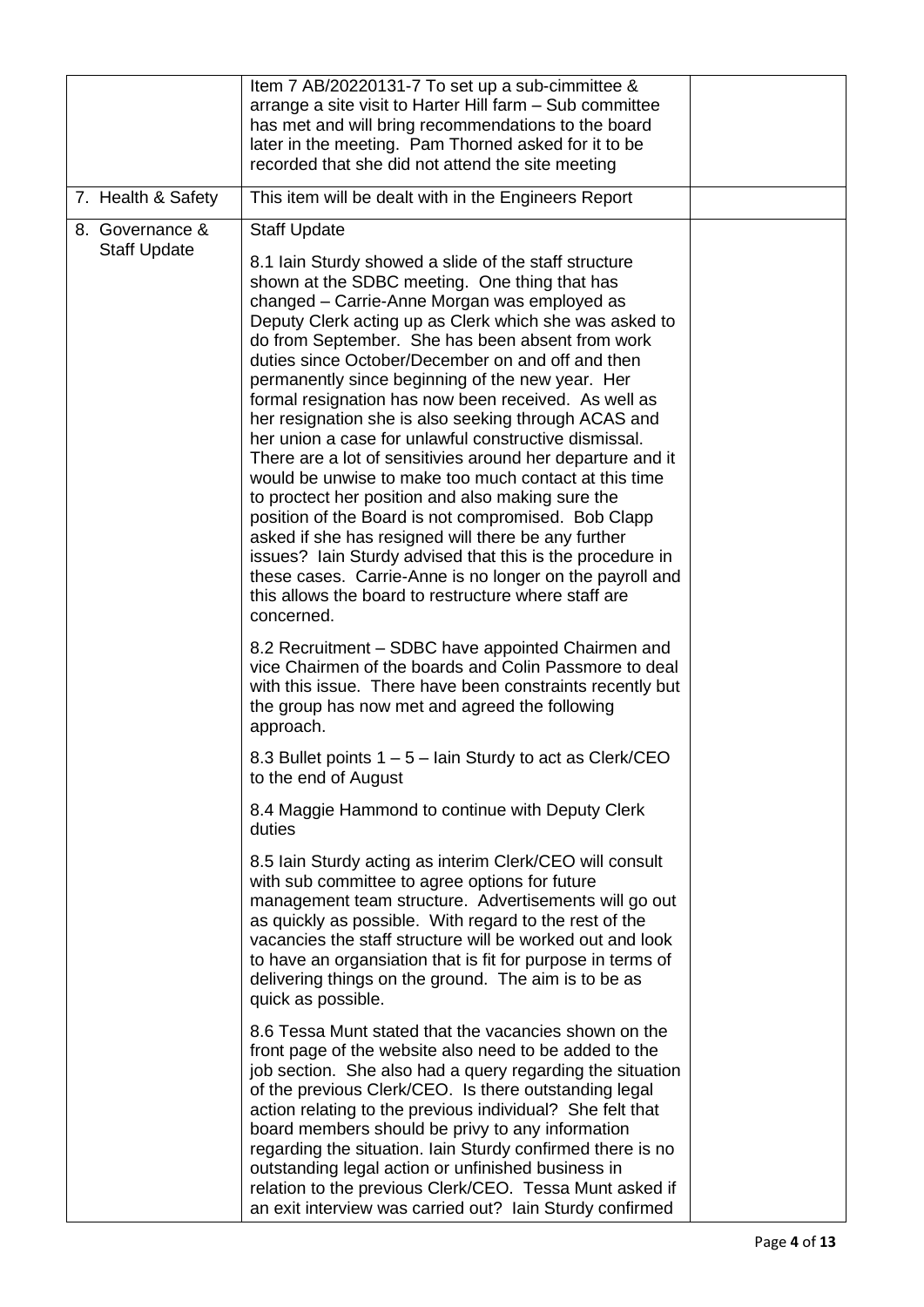| that the normal process was carried out but is not able to<br>give details. As he has stated before, the interests of the<br>Board were extremely well looked after and within the<br>relevant budgets, as people had been concerned about<br>multi million pound settlements and other inappropriate<br>rumours. The board has acted in an exemplary and<br>model way to deal with those unfortunate circumstances<br>that had been presented and there are no unfinished<br>items of business regarding Mr Burge.                                                                                                                                                                                                                                                                                                                                                                                                                                                                                                                                                                                                                                                                                                                                                                                                                                                                                                                                                          |  |
|------------------------------------------------------------------------------------------------------------------------------------------------------------------------------------------------------------------------------------------------------------------------------------------------------------------------------------------------------------------------------------------------------------------------------------------------------------------------------------------------------------------------------------------------------------------------------------------------------------------------------------------------------------------------------------------------------------------------------------------------------------------------------------------------------------------------------------------------------------------------------------------------------------------------------------------------------------------------------------------------------------------------------------------------------------------------------------------------------------------------------------------------------------------------------------------------------------------------------------------------------------------------------------------------------------------------------------------------------------------------------------------------------------------------------------------------------------------------------|--|
| 8.7 Jeff Fear asked if an advert had been placed on the<br>Dillington website. Iain Sturdy confirmed a general<br>advert for staff had been placed on their website and he<br>has been approached by 3 people so far. Naomi<br>Johnson has been looking at other sites to use.                                                                                                                                                                                                                                                                                                                                                                                                                                                                                                                                                                                                                                                                                                                                                                                                                                                                                                                                                                                                                                                                                                                                                                                               |  |
| Code of Conduct                                                                                                                                                                                                                                                                                                                                                                                                                                                                                                                                                                                                                                                                                                                                                                                                                                                                                                                                                                                                                                                                                                                                                                                                                                                                                                                                                                                                                                                              |  |
| 8.8 lain Sturdy wished to speak frankly and plainly. The<br>Membes Code of Conduct is a document which is signed<br>by all Board members. Recently there have been 2<br>unfortunate circumstances with senior staff members<br>including the previous CEO resignation both of which<br>relate to the members conduct. As an organisation we<br>are supposed to work together as members and staff to<br>provide a public service. He would urge everyone to<br>think about the impact of what they say and do even if<br>you are dealing with unpalatable subjects. We should be<br>all on the same side and be respectful and supportive of<br>each other. This has not gone well in the past and we<br>could all do better. He is glad to receive any comments<br>that members may have. Martin Watts asked if<br>Registers of Interests should be renewed every year.<br>Iain Sturdy will look in it. Peter Clayton added that<br>district councillors only have to do this when they are<br>elected or when a change occurs. Will Human<br>supported Iain Sturdy's comments that we are here to<br>protect people and property and the board carries out its<br>service extremely well. Iain Sturdy is happy to discuss<br>the matter outside the meeting. Andrew Gilling pointed<br>out that the board has a statutory duty protect property<br>and life within the organsiation and he would endorse<br>everything lain Sturdy has said regarding codes of<br>conduct. |  |
| 8.9 Martin Watts added that councillors should have a<br>separate register and they should have a separate one<br>for the Drainage Board. Councillors at the meeting<br>agreed this has been done.                                                                                                                                                                                                                                                                                                                                                                                                                                                                                                                                                                                                                                                                                                                                                                                                                                                                                                                                                                                                                                                                                                                                                                                                                                                                           |  |
| <b>Strategic Review</b>                                                                                                                                                                                                                                                                                                                                                                                                                                                                                                                                                                                                                                                                                                                                                                                                                                                                                                                                                                                                                                                                                                                                                                                                                                                                                                                                                                                                                                                      |  |
| 8.10 The review of the plant and machinery was<br>completed by the previous CEO.                                                                                                                                                                                                                                                                                                                                                                                                                                                                                                                                                                                                                                                                                                                                                                                                                                                                                                                                                                                                                                                                                                                                                                                                                                                                                                                                                                                             |  |
| 8.11 This is due to be reviewed (Review 2)                                                                                                                                                                                                                                                                                                                                                                                                                                                                                                                                                                                                                                                                                                                                                                                                                                                                                                                                                                                                                                                                                                                                                                                                                                                                                                                                                                                                                                   |  |
| 8.12 Martin Watts queried a meeting of the investment<br>group that had been set up. Iain Sturdy will bring the<br>item forward to a later date.                                                                                                                                                                                                                                                                                                                                                                                                                                                                                                                                                                                                                                                                                                                                                                                                                                                                                                                                                                                                                                                                                                                                                                                                                                                                                                                             |  |
|                                                                                                                                                                                                                                                                                                                                                                                                                                                                                                                                                                                                                                                                                                                                                                                                                                                                                                                                                                                                                                                                                                                                                                                                                                                                                                                                                                                                                                                                              |  |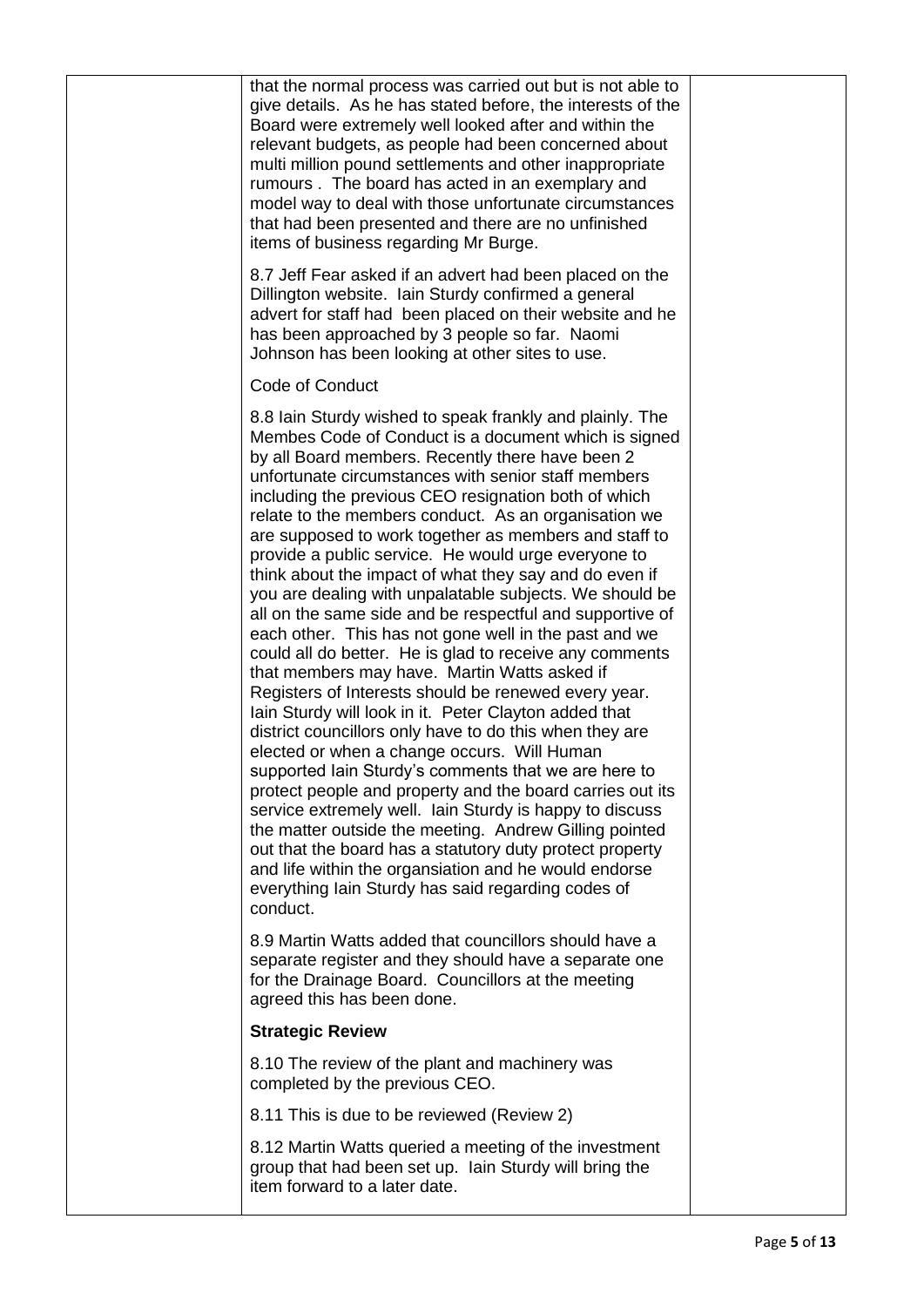|                   | <b>8.13 Axe Brue Election</b>                                                                                                                                                                                                                                                                                                                                                                                                                                                                                                                                                                                                                                                                                                                                                                                                                                                                                                                                                                                                                                                                                                                                                                                                                                                                                                                                                                                                                                                                                                                                                                                                                                                                                                                                                                                                                                                                                                                                                                                                                                                                                                                                                                                                                 |                                  |
|-------------------|-----------------------------------------------------------------------------------------------------------------------------------------------------------------------------------------------------------------------------------------------------------------------------------------------------------------------------------------------------------------------------------------------------------------------------------------------------------------------------------------------------------------------------------------------------------------------------------------------------------------------------------------------------------------------------------------------------------------------------------------------------------------------------------------------------------------------------------------------------------------------------------------------------------------------------------------------------------------------------------------------------------------------------------------------------------------------------------------------------------------------------------------------------------------------------------------------------------------------------------------------------------------------------------------------------------------------------------------------------------------------------------------------------------------------------------------------------------------------------------------------------------------------------------------------------------------------------------------------------------------------------------------------------------------------------------------------------------------------------------------------------------------------------------------------------------------------------------------------------------------------------------------------------------------------------------------------------------------------------------------------------------------------------------------------------------------------------------------------------------------------------------------------------------------------------------------------------------------------------------------------|----------------------------------|
|                   | Elections are due in October, assistance with the<br>process is being provided sought.                                                                                                                                                                                                                                                                                                                                                                                                                                                                                                                                                                                                                                                                                                                                                                                                                                                                                                                                                                                                                                                                                                                                                                                                                                                                                                                                                                                                                                                                                                                                                                                                                                                                                                                                                                                                                                                                                                                                                                                                                                                                                                                                                        |                                  |
|                   | 8.14 SRA Membership                                                                                                                                                                                                                                                                                                                                                                                                                                                                                                                                                                                                                                                                                                                                                                                                                                                                                                                                                                                                                                                                                                                                                                                                                                                                                                                                                                                                                                                                                                                                                                                                                                                                                                                                                                                                                                                                                                                                                                                                                                                                                                                                                                                                                           |                                  |
|                   | Maurice Wall has asked to vacate his role as SRA<br>Deputy Member. A slide was shown of the current<br>membership. Tessa Munt volunteered to replace<br>Maurice as an SRA deputy member                                                                                                                                                                                                                                                                                                                                                                                                                                                                                                                                                                                                                                                                                                                                                                                                                                                                                                                                                                                                                                                                                                                                                                                                                                                                                                                                                                                                                                                                                                                                                                                                                                                                                                                                                                                                                                                                                                                                                                                                                                                       |                                  |
|                   | Proposed: Noel Lukins seconded: Bob Clapp "that Tessa<br>Munt is elected as Deputy Member of SRA" all in favour                                                                                                                                                                                                                                                                                                                                                                                                                                                                                                                                                                                                                                                                                                                                                                                                                                                                                                                                                                                                                                                                                                                                                                                                                                                                                                                                                                                                                                                                                                                                                                                                                                                                                                                                                                                                                                                                                                                                                                                                                                                                                                                               | <b>ACTION</b><br>AB/20220411 - 2 |
| 9. Finance Report | 9.1 Maggie Hammond reported that bank reconciliations<br>had been carried out and all accounts are fully<br>reconciled. She referred to a report that had been<br>circulated regarding the appointment of an internal<br>auditor and asked for approval to award the work to<br>TIAA. Bob Clapp asked why there was no interest from<br>other auditors. Maggie Hammond confirmed that there is<br>a shortage of staff. Bob Filmer asked if the timescale<br>was sufficient. Maggie replied that TIAA are more<br>expensive but they do understand Drainage Board work<br>so the audit should be relatively straightforward. Bob<br>Filmer asked for a timescale – Maggie felt it should take<br>8/9 days to complete the work across all the boards.<br>Proposed: Martin Watts, seconded: Wendy Welland<br>that the recommendation suggested by RFO is<br>approved. All in favour<br>9.2 Outstanding Rates<br>At end of March 2022 - £4613.44 which is made up from<br>86 accounts in credit for £1353.77 and 98 accounts in<br>debit for £5967.21. There were 17 court summonses<br>with 7 still outstanding at a value of £2592.81. 1 of these<br>at £1847.76. If there is non payment this year court<br>action will be taken again.<br>9.3 The rates for 2022-2023 will be going out this week.<br>Maggie commented that this is has only been possible<br>despite the loss of the Deputy Clerk and the Clerk/CEO<br>due to all the hard work of all the staff getting the rates<br>out. The Chairman also thanked the staff.<br>Bob Clapp asked if non-payers would be visited by<br>bailiffs. Maggie confirmed that bailiffs are used very<br>successfully. Currently liability orders are used for non-<br>payment but these can easily be ignored so alternative<br>methods of recovering the debt are being looked into.<br>Bob Clapp added that in the past a board member had<br>visited debtors to collect the debt. Martin Watts added if<br>care should be taken as a staff or board members could<br>be put at risk. Iain Sturdy said the process we use is<br>sufficient without staff or members approaching rate<br>payers. Maggie Hammond added that if any debtors<br>have difficulty, arrangements can be made to pay in | <b>RESOLUTION 1</b>              |
|                   | installments. Iain Sturdy reiterated that the correct<br>process will be followed.                                                                                                                                                                                                                                                                                                                                                                                                                                                                                                                                                                                                                                                                                                                                                                                                                                                                                                                                                                                                                                                                                                                                                                                                                                                                                                                                                                                                                                                                                                                                                                                                                                                                                                                                                                                                                                                                                                                                                                                                                                                                                                                                                            |                                  |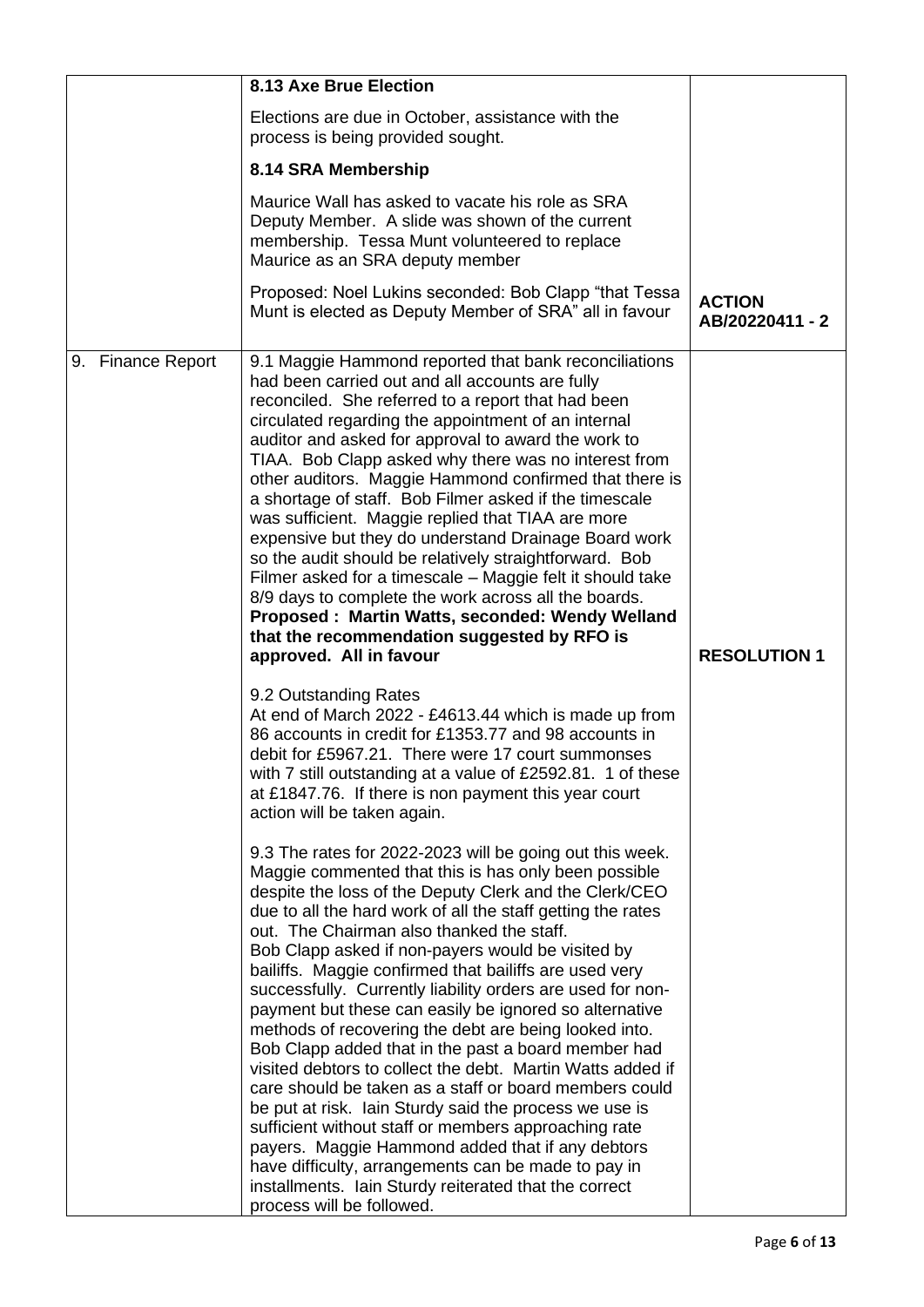|                                            | Martin Watts asked if there is much land in the areas<br>where funds are outstanding. Maggie advised that this is<br>currently being worked on.<br>Andrew Gilling thanked Maggie for stepping up to the<br>mark and for the first class work she is doing. And asked<br>for his gratitude to be passed onto the office team<br>particulary for their forebearance and willingness to step<br>in.                                                                                                                                                                                                                                                                                                                                                                                                                                                                                                                                                                                                                                                                                                                                                                                                                                                           |                     |
|--------------------------------------------|------------------------------------------------------------------------------------------------------------------------------------------------------------------------------------------------------------------------------------------------------------------------------------------------------------------------------------------------------------------------------------------------------------------------------------------------------------------------------------------------------------------------------------------------------------------------------------------------------------------------------------------------------------------------------------------------------------------------------------------------------------------------------------------------------------------------------------------------------------------------------------------------------------------------------------------------------------------------------------------------------------------------------------------------------------------------------------------------------------------------------------------------------------------------------------------------------------------------------------------------------------|---------------------|
| 10. Engineering &<br>Operational<br>Report | lain Sturdy asked members to take the paper as read.<br>Rob King updated members as follows<br>10.1 Summer pen is now in place except for the Waste<br>and Common Moor<br>10.2 Hartlake door has been repaired and re fitted.<br>There is a possibility of fitting a new structure such as a<br>penstock or tilting weir in the future but at this point there<br>was no consensus as to what could be done so no<br>further action would be taken<br>10.3 Matt Eldridge has now passed his final written exam<br>and now only has to complete the final practical exam to<br>become a qualified Water and Environment Worker.<br>10.4 Structure BO3 in Highbridge has been repaired<br>Recommendation 1<br>Matthew Wall updated members as follows<br>10.5 Catcott routine maintenance – invitations to tender<br>have gone out to contractors on the approved suppliers<br>list<br>10.6 Matthew Wall asked that the meeting now goes into<br>private session. Iain Sturdy stated that the resolution will<br>be for public knowledge.<br>THE MEETING WENT INTO PRIVATE SESSION FOR<br><b>ITEM 10.7 DUE TO THE COMMERCIALLY SENSITIVE</b><br>NATURE OF THE DISCUSSION.<br>10.7 Matthew Wall circulated the tender award<br>paperwork for members perusal. |                     |
|                                            | In confidence.<br>Proposed: Pam Thorne, seconded: Will Human. 11<br>for 0 against 3 abstentions. Tessa Munt said it<br>would be a named abstention. "to note the contents<br>of this paper and award contracts where the<br>recommendation has taken into account best value<br>for money balanced with spreading the work load<br>amongst contractors who tendered; keeping<br>significant contractors available to avoid financial<br>monopoly and operational risk".<br>lain Sturdy thanked members for working through the<br>item. Jeff Fear asked what was happening regarding the                                                                                                                                                                                                                                                                                                                                                                                                                                                                                                                                                                                                                                                                   | <b>RESOLUTION 2</b> |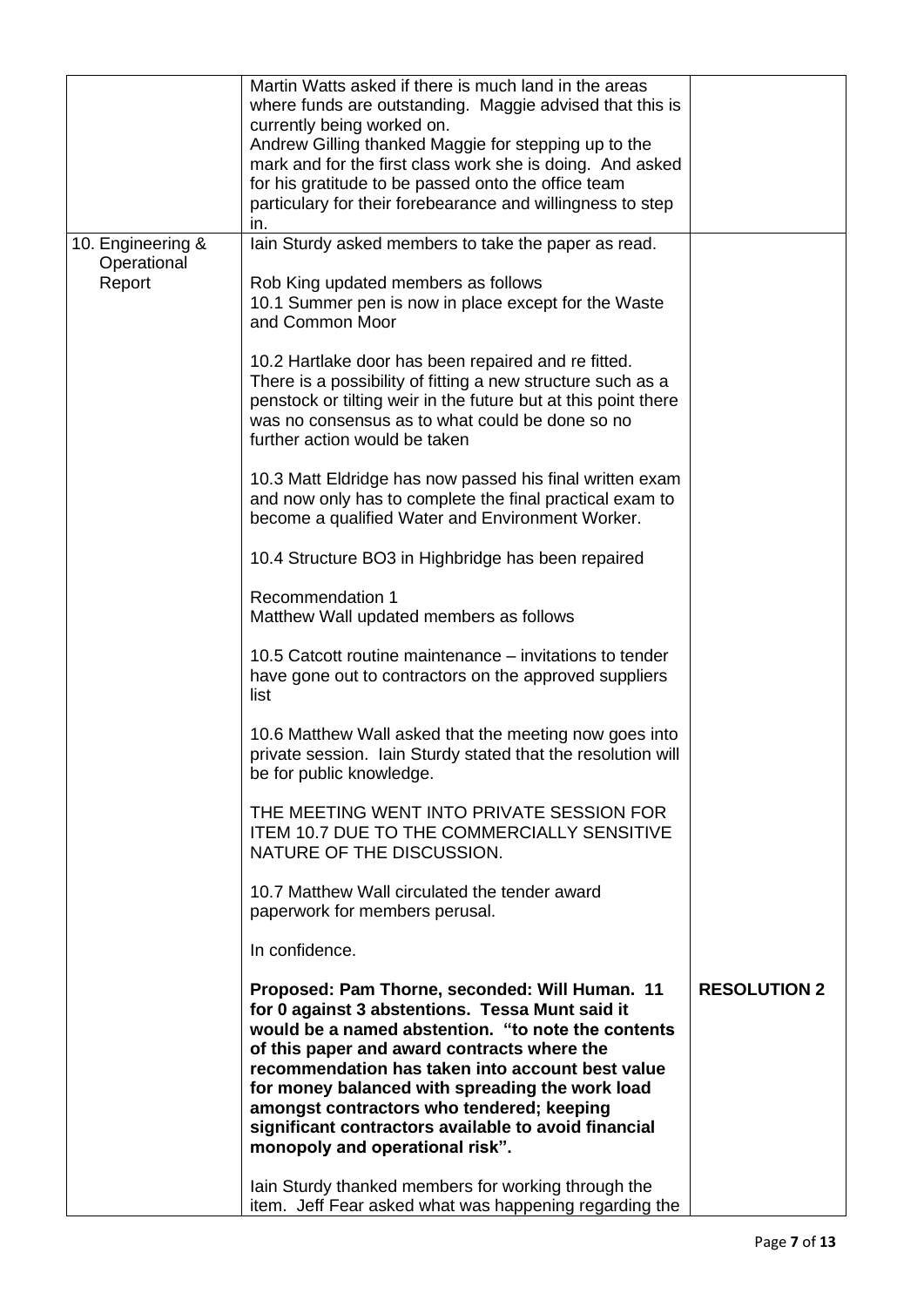| Catcott maintenance. Matthew Wall advised that the<br>work would be going out to tender.<br>Matthew Wall reported the ongoing issue with the price<br>of fuel. He would like to set up a sub committee with the<br>other boards to discuss the matter. 3 board members<br>are required from each board - Will Human, Andrew<br>Gilling and Alan Matthews volunteered. Matthew Wall<br>will prepare a paper to take to the meeting containing all<br>the facts and figures.                                                                                                                                                                                     |  |
|----------------------------------------------------------------------------------------------------------------------------------------------------------------------------------------------------------------------------------------------------------------------------------------------------------------------------------------------------------------------------------------------------------------------------------------------------------------------------------------------------------------------------------------------------------------------------------------------------------------------------------------------------------------|--|
| 10.8 Recommendation 2<br>Iain Sturdy referred to the paper regarding the infilling of<br>ditches at Queens Sedgemoor and asked members to<br>consider the recommendation at the end of the paper.<br>After a site visit it was decided that there was no<br>significant impact on the water level management.<br>Martin Watts declared an interest and referred to the<br>paper item 3 regarding a previous infringement. lain<br>Sturdy explained that this was something that occurred<br>several years ago when the Upper Brue Board was in<br>place, no action was taken at the time and no further                                                        |  |
| action needs to be taken. Martin Watts also asked about<br>item 4 "where has the flood water been displaced to".<br>Iain Sturdy replied that it was not significant and this was<br>his only comment. He reminded Martin Watts that he<br>had declared an interest but Mr Watts wished to say that<br>the recommendations of the sub committee is a total<br>disregard of the byelaws. Iain Sturdy reminded Martin<br>Watts that they had already discussed the matter. The<br>byelaws are formed under the Act and give the board the<br>ability to consider things that are either contrary to or<br>undertaken without formal consent. It does not say that |  |
| works can not be carried out, it says works should be<br>consented consent. When these things occur with no<br>application for consent the board has to consider<br>whether there is signifcant impact that would warrant<br>enforcement action. The sub committee had considered<br>the problem and along with officers decided it was not<br>significant enough to require formal enforcement action<br>and serving of notice. It has been determined that the<br>board will acknowledge the fact that the landowner has<br>carried out unconsented works and will write to him                                                                              |  |
| accordingly and will advise if he wishes to carry out any<br>further works he will need the permission of the board to<br>do so in the future and having "breached byelaws in the<br>past" those sorts of things would be taken into<br>consideration in our view as whether to take<br>enforcement action against further indisgressions.<br>Martin Watts commented that if someone else filled in 5<br>watercourses what would we do? Mr Atwell filled in 5<br>watercourses but no action was taken. You cannot have                                                                                                                                         |  |
| 1 rule for 1 and another for someone else, a precident<br>has been set. Iain replied that a full technical debate<br>should not be carried out in a board meeting but<br>explained that enforcement is to be reasonable<br>proportionate and consistent. Consistency does not<br>mean doing the same thing every time, it means taking a<br>consistent action when all other things are the same.                                                                                                                                                                                                                                                              |  |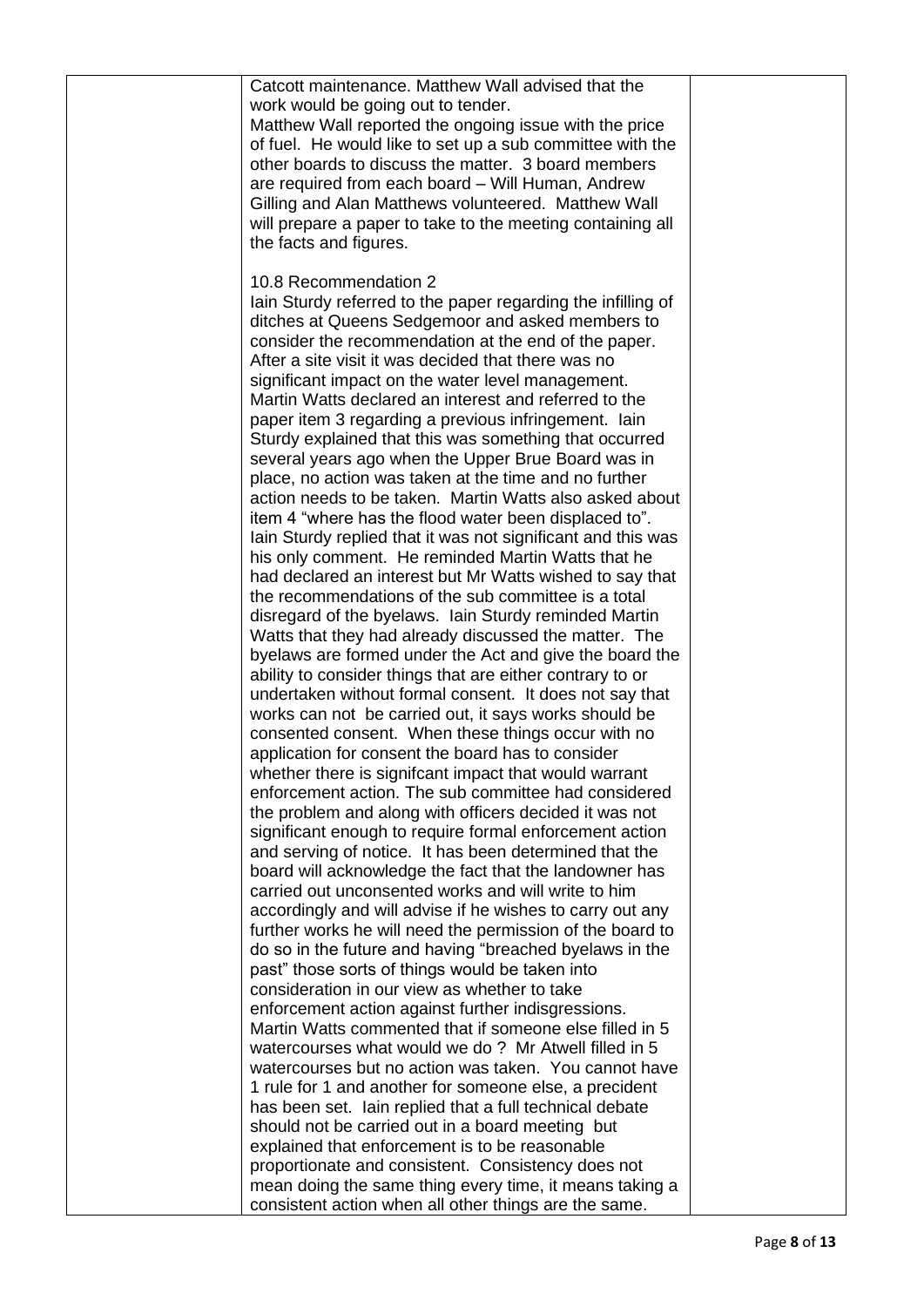| Our approach would be consistent and we would<br>consider his action and whether the impact is significant<br>and would affect other people. We would then consider<br>whether or not to serve notice. Iain Sturdy asked for a<br>vote to be carried out.<br>Martin Watts was asked to leave the room. Iain Sturdy<br>explained he had asked for Mr Watts to leave before the<br>vote was carried out as he has large interest in the area<br>in question. Jeff Fear commented that in the third<br>recommendation regarding the gateway, the Upper Brue<br>allowed the landowner to fill in a very large portion of the<br>ditch for a gateway to allow lorries to turn. The drove is<br>in a terrible state but is not the boards concern. Bob<br>Clapp commented that the work had been carried very<br>well and had no affect                                                                                                                                                                                                                                                                                                                                                                                                                                                                                                                                                                                                                                                                                                                                                                                                                                                                                                                                                                                                                                                                                                                                                                                                                                                                                                                   |                     |
|-----------------------------------------------------------------------------------------------------------------------------------------------------------------------------------------------------------------------------------------------------------------------------------------------------------------------------------------------------------------------------------------------------------------------------------------------------------------------------------------------------------------------------------------------------------------------------------------------------------------------------------------------------------------------------------------------------------------------------------------------------------------------------------------------------------------------------------------------------------------------------------------------------------------------------------------------------------------------------------------------------------------------------------------------------------------------------------------------------------------------------------------------------------------------------------------------------------------------------------------------------------------------------------------------------------------------------------------------------------------------------------------------------------------------------------------------------------------------------------------------------------------------------------------------------------------------------------------------------------------------------------------------------------------------------------------------------------------------------------------------------------------------------------------------------------------------------------------------------------------------------------------------------------------------------------------------------------------------------------------------------------------------------------------------------------------------------------------------------------------------------------------------------|---------------------|
| Proposed: Pam Thorne<br>Tessa Munt stated that Martin Watts had asked for a<br>recorded vote and said that she would be seconder for<br>that to happen. The Chairman asked if anyone knew<br>anything about a recorded vote. There was no response<br>apart from Tessa Munt who said Mr Watts had asked her<br>to ask for a recorded vote.<br>Bod Filmer declared that he did not want to delay the<br>meeting any further but was confused by the issue of<br>interests declared. He informed the meeting that at<br>council meetings if an interest was declared the party<br>was asked to leave at the start of the discussion do not<br>take part in the debate and certainly cannot ask for types<br>of votes. He asked if someone has declared an interest<br>how can they be party to the debate and influence the<br>vote. Tessa Munt withdrew her request regarding the<br>recorded vote but said the Chair should have asked Mr<br>Watts to leave the room before the matter was<br>discussed. Therefore everything that had been<br>discussed should be ignored. Iain Sturdy reminded<br>members that the Board is not exactly the same as the<br>council and as a board we value the local members input<br>to the debates before something is voted on where<br>appropriate. The Chairman added that he had<br>attempted previously to calm Mr Watts down when this<br>was debated. It was put that it would be on the agenda<br>for todays meeting which should have been enough For<br>Mr Watts to have taken notice of the fact that he should<br>not, having declared an interest, have played a part in<br>the debate. John Cousins had checked the Standing<br>Orders and confirmed that nothing has happened that<br>shouldn't have and it is down to the Chair's disgression<br>to decide if someone has declared an interest whether or<br>not they take part in the discussion or whether they can<br>vote.<br>Proposed: Pam Thorne, seconded: Will Human.<br>Chairman asked for a show of hands. 11 for, 0<br>against, 0 abstentions. Motion carried To accept the<br>recommendations in the paper of the sub<br>committee" | <b>RESOLUTION 3</b> |
| 10.9 Recommendation 3                                                                                                                                                                                                                                                                                                                                                                                                                                                                                                                                                                                                                                                                                                                                                                                                                                                                                                                                                                                                                                                                                                                                                                                                                                                                                                                                                                                                                                                                                                                                                                                                                                                                                                                                                                                                                                                                                                                                                                                                                                                                                                                               |                     |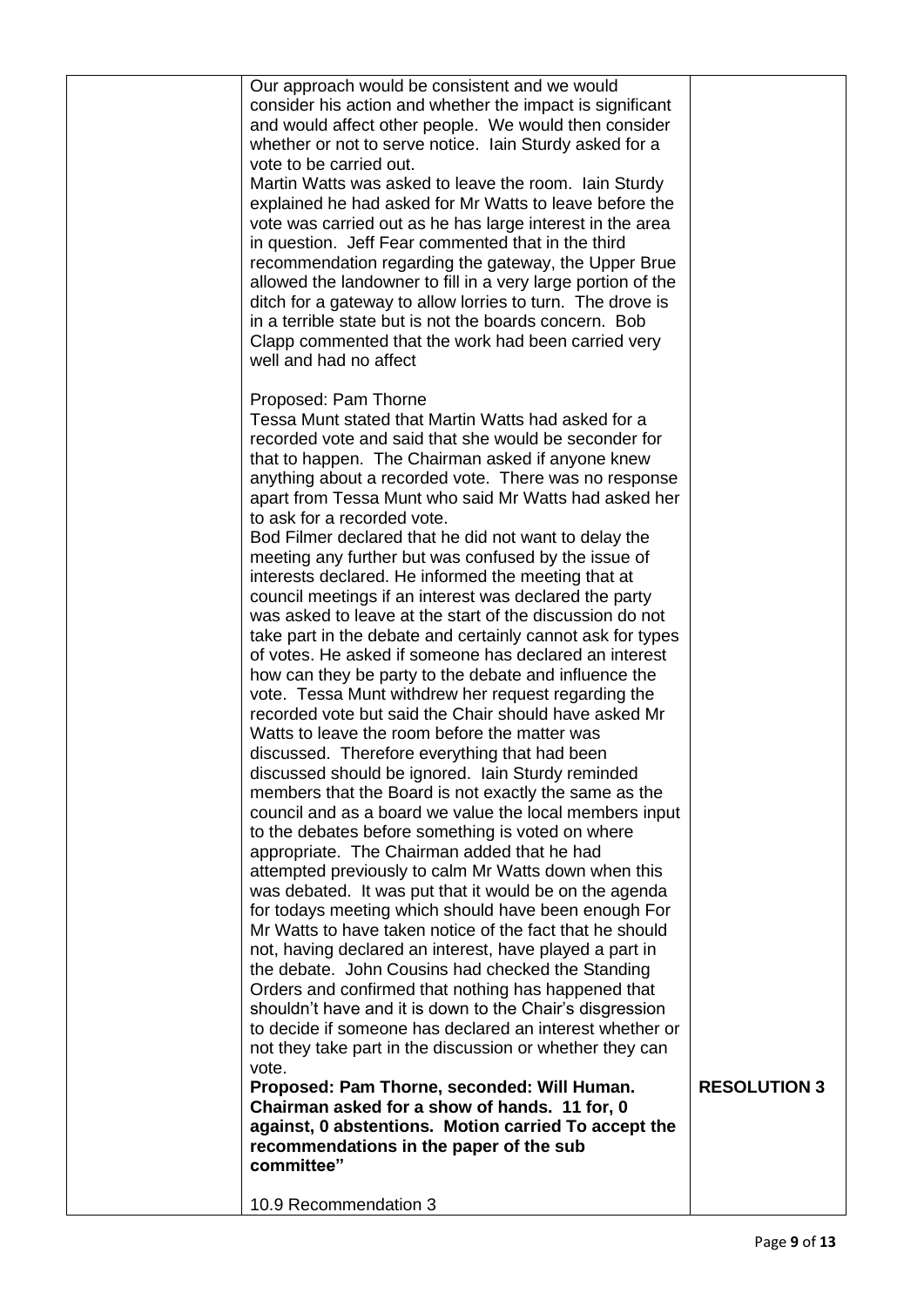|                           | Matthew Wall showed a plan of Animal Farm in Berrow.<br>After a site visit had taken place by Matt Eldridge and<br>Anthony Dowden it has been confirmed that the Board's<br>instruction has been complied with. Local Board<br>Member David Tratt is happy with the recommendation.<br>Proposed: Bob Filmer, seconded: Peter Clayton "The<br>matter has been partially resolved and the Board will<br>write formally to the landowner stating that on the<br>whole the requirement to remove the material has<br>been complied with but it is noted that some material<br>remains within the Board's 9m byelaw Zone and<br>further works may be required at some point in the<br>future to remove the material". 12 for, 0 against, 0<br>abstentions                                                                                                                                                        | <b>RESOLUTION 4</b> |
|---------------------------|-------------------------------------------------------------------------------------------------------------------------------------------------------------------------------------------------------------------------------------------------------------------------------------------------------------------------------------------------------------------------------------------------------------------------------------------------------------------------------------------------------------------------------------------------------------------------------------------------------------------------------------------------------------------------------------------------------------------------------------------------------------------------------------------------------------------------------------------------------------------------------------------------------------|---------------------|
|                           | 10.10 Health & Safety Report<br>lain Sturdy referred to the report and updated members.<br>The IDB had become involved in an incident involving a<br>dog and the contractor who was carrying out board<br>business at that time. The matter was recorded by the<br>board. Failure to report the incident could have an<br>impact on the public therefore the matter was reported to<br>the police.                                                                                                                                                                                                                                                                                                                                                                                                                                                                                                          |                     |
| 11. Environment<br>Report | Phil Brewin presented a paper on strategic<br>environmental challenges and opportunities facing IDBs.<br>The paper included and update on new legislation and<br>developing national and local policies regarding climate<br>change and biodiversity. It also highlighted<br>developments in agricultural payments and the types of<br>actions the Board might wish to include in a reworking of<br>the Board's Biodiversity Action Plan and Water Level<br>Management Plans.                                                                                                                                                                                                                                                                                                                                                                                                                               |                     |
|                           | The Board produced a Biodiversity Action Plan and a<br>series of Water Level Management Plans some time ago<br>and they are now in need of review and updating. This is<br>something that needs to be picked up to show that we<br>are complying with the Environment Act, which requires<br>public bodies to report on their biodiversity work.                                                                                                                                                                                                                                                                                                                                                                                                                                                                                                                                                            |                     |
|                           | Martin Watts asked whether the peat moor should be<br>wetter. Phil Brewin said a discussion needs to be held<br>with the landowners and the government is keen to<br>conserve and restore peat as an important carbon<br>resource in Somerset. Iain Sturdy reminded members<br>that this is what other organsations are suggesting is the<br>way forward to meet the regional, national and<br>international aims and objectives. He informed members<br>that the Regional Flood and Coastal Committee have<br>just approved a flood risk strategy for Wessex. This is<br>looking at continuing what we do today, planning what<br>needs to be done next and understanding what needs to<br>be done in the longer term.<br>(Councillors Peter Clayton and Alan Matthews left the<br>meeting.)<br>John Cousins queried whether the contractors that had<br>been appointed to carry out the maintenance works |                     |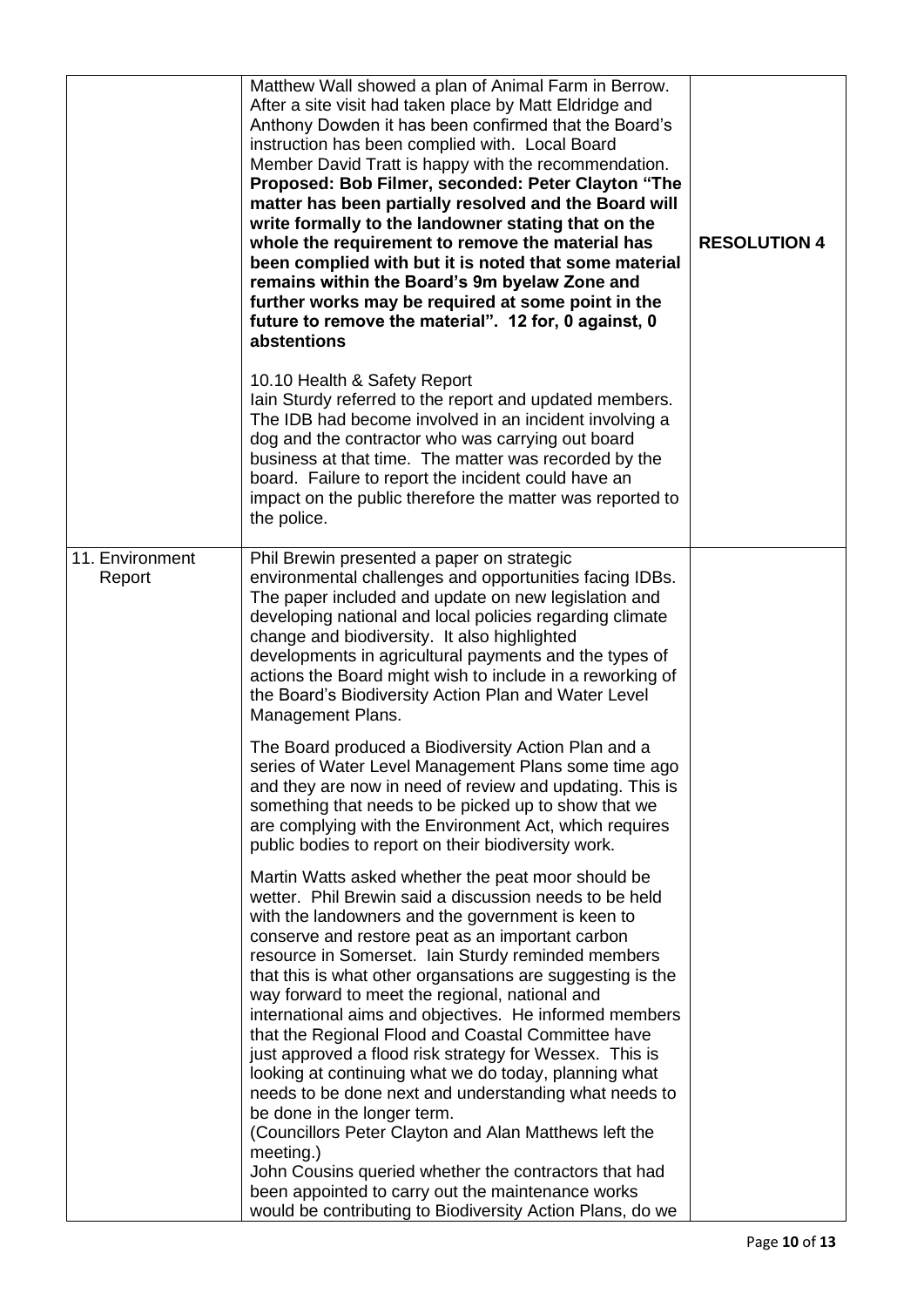|                                                | ask them for their policies regarding the environment<br>sufficiently?                                                 |
|------------------------------------------------|------------------------------------------------------------------------------------------------------------------------|
|                                                | Phil Brewin replied that we do communicate with our<br>contractors regarding environmental requirements. lain          |
|                                                | Sturdy confirmed that contractors are asked what their                                                                 |
|                                                | environmental policies are before they are allowed on                                                                  |
|                                                | our approved supplier list. Martin Watts commented that<br>previously in the meeting the Queens Sedgemoor issue        |
|                                                | agreed to fill in 5 watercourses. John Cousins reminded                                                                |
|                                                | members that he had been talking about the issues from                                                                 |
|                                                | Phil Brewin's paper regarding climate emergency and                                                                    |
|                                                | the policies of the board around handling procedures.<br>Mr Watts again stated the agreement to fill in 5              |
|                                                | watercourses. Iain Sturdy stated again that the previous                                                               |
|                                                | matter had been resolved as insignificant to the                                                                       |
|                                                | environment. Again Martin Watts stated that peat lands                                                                 |
|                                                | should be kept wet and again referred to the fact that the<br>members had voted to fill in 5 watercourses. Iain Sturdy |
|                                                | said he had no doubt that the decision reached                                                                         |
|                                                | previously was the correct one and has no doubt that                                                                   |
|                                                | there is a huge challenge ahead that the board needs to<br>engage with other organisations to address climate          |
|                                                | change and contribute to future management                                                                             |
|                                                | challenges. He congratulated Phil Brewin on his paper                                                                  |
|                                                | and confirmed that no recommendations were required.                                                                   |
|                                                | Phil Brewin would like to seek the boards approval to<br>take things back to the committee as there is more work       |
|                                                | to do. Wendy Welland suggested the item is kept on the                                                                 |
|                                                | agenda.                                                                                                                |
| 12. Somerset Rivers<br><b>Authority Update</b> | The SRA are updating their Flood Action Plan. A<br>meeting was held last week discussing climage change                |
|                                                | and increased coastal threat together with new                                                                         |
|                                                | challenges ahead such as international instability, food                                                               |
| 13. Risk Review                                | and fuel security at home.<br>lain Sturdy reported there are 2 main risks currently                                    |
|                                                | which are staff issues and fuel costs.                                                                                 |
|                                                |                                                                                                                        |
| 14. Correspondence                             | Iain Sturdy reported this item had been reintroduced as a                                                              |
|                                                | popular request and showed slides of correspondence                                                                    |
|                                                | received as acting CEO he will deal with any issues.                                                                   |
|                                                | Correspondence received:                                                                                               |
|                                                | Keeping Our Rivers Flowing Summit 12th May.<br>$\bullet$<br>Warwickshire                                               |
|                                                | Invitation to Flood and Coast Conference 2022<br>$\bullet$                                                             |
|                                                | ADA's draft response to DEFRA's Consultation<br>$\bullet$                                                              |
|                                                | on Biodiversity Net Gain (BNG) Regulations and<br>Implementation                                                       |
|                                                | ADA News Stream   March & April 2022 - Many<br>$\bullet$<br>News items worthy of note.                                 |
|                                                | ADA Launches Educational Resources & Free<br>$\bullet$<br><b>Online Training Event</b>                                 |
|                                                | ADA/HMRC use of Red/White Diesel<br>$\bullet$                                                                          |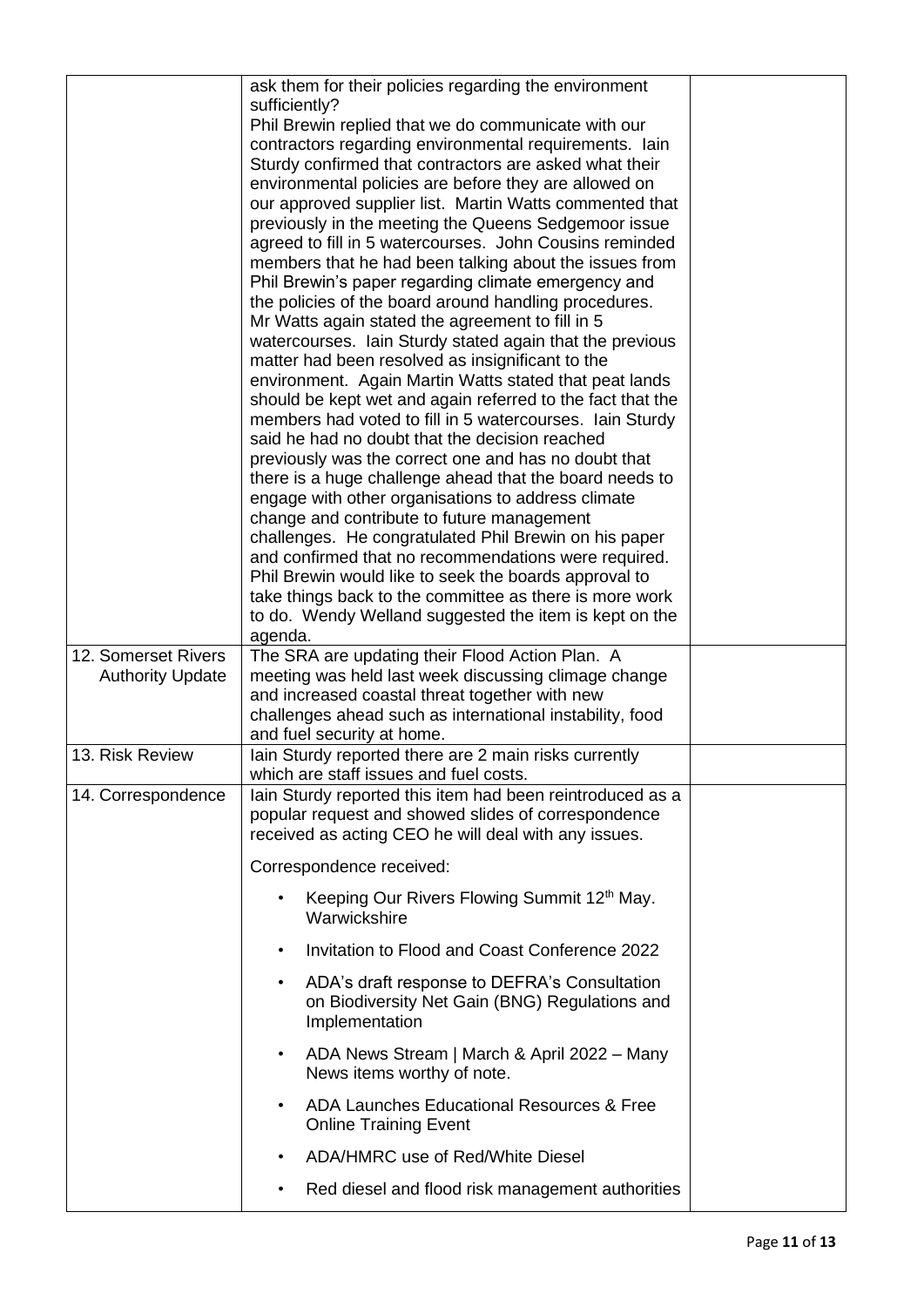| 15. Any Other<br><b>Business</b> | 15.1 Maggie Hammond reported that as a result of a<br>complaint with Nat West Bank they had sent a chocolate<br>hamper to the office as an apology. It was decided to<br>raffle the hamper with donations being forwarded to the<br>Ukraine appeal.                                                                                                                                                                                                                                                                                                                                                                                                                                                                                                         |  |
|----------------------------------|-------------------------------------------------------------------------------------------------------------------------------------------------------------------------------------------------------------------------------------------------------------------------------------------------------------------------------------------------------------------------------------------------------------------------------------------------------------------------------------------------------------------------------------------------------------------------------------------------------------------------------------------------------------------------------------------------------------------------------------------------------------|--|
|                                  | 15.2 The next Finance and Works meeting should have<br>a single item which would be regarding accounts only.                                                                                                                                                                                                                                                                                                                                                                                                                                                                                                                                                                                                                                                |  |
|                                  | 15.3 Iain Sturdy attended a recent meeting of the<br>Regional Flood and Coastal Committee. They have<br>finalised a Wessex Regional Floodrisk Strategy which<br>has now been adopted.                                                                                                                                                                                                                                                                                                                                                                                                                                                                                                                                                                       |  |
|                                  | 15.4 Stoke Moor – A request for the Board to remove a<br>convenant from a structure which was purchased by a<br>Board member for a peppercorn price 30 years ago has<br>been received. Minutes were checked by Mattew Wall<br>and Anthony Dowden. Iain Sturdy is meeting with<br>Ashfords solicitors later to seek advice on weather there<br>was a risk to the members by removing the covennant.<br>Martin Watts opinion was stated that the sale should<br>have been cleared with the Secretary of State but it is<br>unclear if this is correct. Anthony Dowden reported that<br>at the time of the sale ADA had recommended that the<br>convenant should be put in place to protect members<br>against accusations of favourable treatment of members. |  |
| 16. Date of Next<br>Meeting      | Finance and Works - 13 June<br>Full Board - 20 June                                                                                                                                                                                                                                                                                                                                                                                                                                                                                                                                                                                                                                                                                                         |  |
|                                  | The Chairman thanked lain for his assistance<br>throughtout the meeting and declared the meeting<br>closed at 13.40                                                                                                                                                                                                                                                                                                                                                                                                                                                                                                                                                                                                                                         |  |

Annex:

A. Axe Brue Board – Table of Outstanding Actions

CHAIR.........................................................DATE ……………………………………..